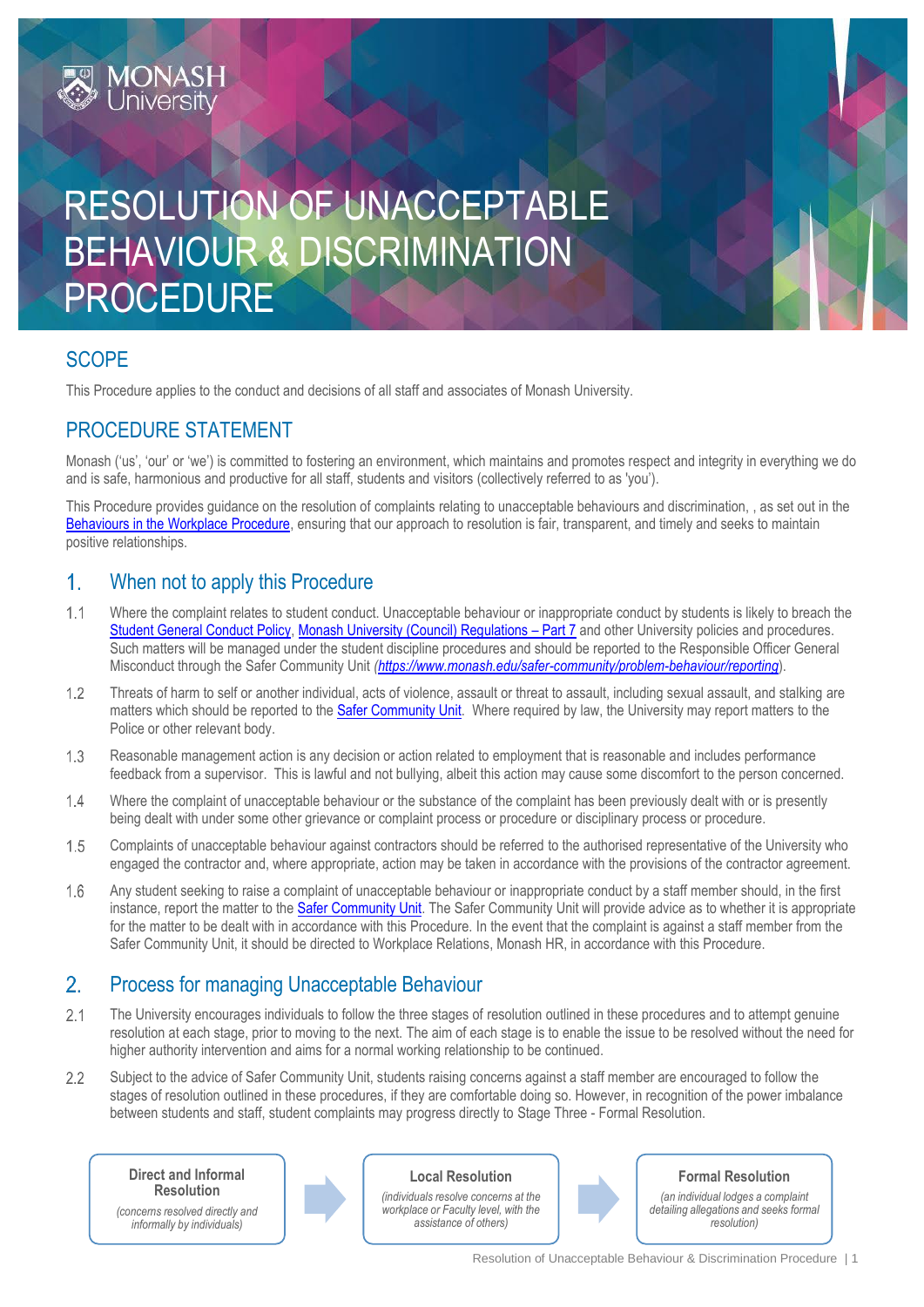#### Stage One - Direct and informal resolution  $3.$

- $3.1$ Direct and informal resolution focuses on solving the problem rather than substantiating whether something inappropriate actually happened. Individuals should attempt to resolve concerns regarding unacceptable behaviour or discrimination directly with the person involved. In doing so, individuals should:
	- tell the person which behaviour or decision they consider unacceptable;
	- ask them to stop, or to behave or decide differently; and
	- keep a written record of this action.

#### $\overline{4}$ . Stage Two - Local resolution

- $41$ Where direct and informal resolution has been unsuccessful, or where an individual does not feel comfortable raising the matter directly with the person, they should raise it with their supervisor.
- $4.2$ If the supervisor is the subject of the grievance, or is perceived to be in some way associated with it, or the individual does not feel comfortable approaching their supervisor, then the individual may seek assistance from the next person of seniority in the work or study unit or their Monash HR representative.
- $4.3$ Supervisors and managers have a responsibility to monitor the workplace and to seek to prevent or identify and respond to conflict, and to assist individuals to resolve conflict directly. Supervisors are encouraged to work through a local resolution framework. They should focus on the identification of the cause(s) of the issue identified or the complaint, and implementing strategies to address them at the local level. The [Guide to Managing Conflict,](https://www.intranet.monash/hr/assets/docs/about-us/centres-of-expertise/guide-to-managing-conflict.pdf) provides guidance on appropriate strategies to resolving conflict for managers and staff.
- $4.4$ Supervisors should keep a record of any discussions held, or actions taken, in relation to the issues raised.
- 4.5 Supervisors who are working to resolve conflict between individuals are also encouraged to seek advice and assistance from:
	- Employee Assistance Program– [ManagerAssist Hotline](https://www.intranet.monash/hr/tools-and-resources/manager-resources/manager-assist-hotline) on 1300 360 364
	- [ethical.conduct.queries@monash.edu](mailto:ethical.conduct.queries@monash.edu) in Workplace Relations, Monash HR;
	- their HR Business Partner, Monash HR.

#### $5<sub>1</sub>$ Stage Three - Formal resolution

- $5.1$ Where resolution at the local level at either Stage One or Stage Two has not been successful, or is not possible or appropriate due to the nature of an allegation, complaints are to be reported to Workplace Relations, Monash HR vi[a S.A.R.A.H](https://riskcloud.net/prod/?ccode=monash) (for complaints from staff) or via the Safer Community Unit (for complaints from students).
- 5.2 All matters reported for Formal Resolution under this Procedure are referred to the Manager, Ethical Conduct (or delegate) for assessment of the appropriate process for dealing with the complaint. This involves consideration of the information received and, where appropriate or required, undertaking preliminary inquiries with relevant parties.
- 5.3 The Manager, Ethical Conduct (or delegate) will provide the outcome of their assessment to the Director, Workplace Relations. After taking that assessment into consideration, the Director, Workplace Relations will decide and advise on any further action, which may include (but is not limited to):
	- recommending attempted resolution under Stage One or Stage Two of this Procedure to the complainant;
	- recommending facilitated discussion to the complainant;
	- initiating a formal investigation (either immediately or following facilitated discussion);
	- undertaking preliminary inquiries or further preliminary inquiries with relevant parties;
	- any other appropriate process, as determined by the Director, Workplace Relations; or
	- taking no further action under this Procedure as provided for under paragraph 6.1 below.

## Facilitated Discussions

- 5.4 The purpose of a facilitated discussion is to provide the parties with a supportive, non-judgmental process in a safe environment to:
	- identify the concerns;
	- clarify the outcome being sought;
	- resolve the issues and reach agreement for future interactions/behaviours/decisions; and/or
	- reach agreement on a proposed resolution process.
- 5.5 In the facilitated discussion, each party will be informed of the position of the other, clarifying and explaining the options available. The Facilitator will usually be a member of Workplace Relations, Monash HR. At the discretion of the Director, Workplace Relations, an external mediator may be engaged if considered necessary in the circumstances.
- 5.6 If agreement is reached, the agreement will be documented and will constitute final resolution of the matter. A breach of an agreed outcome may be grounds for management action including disciplinary action.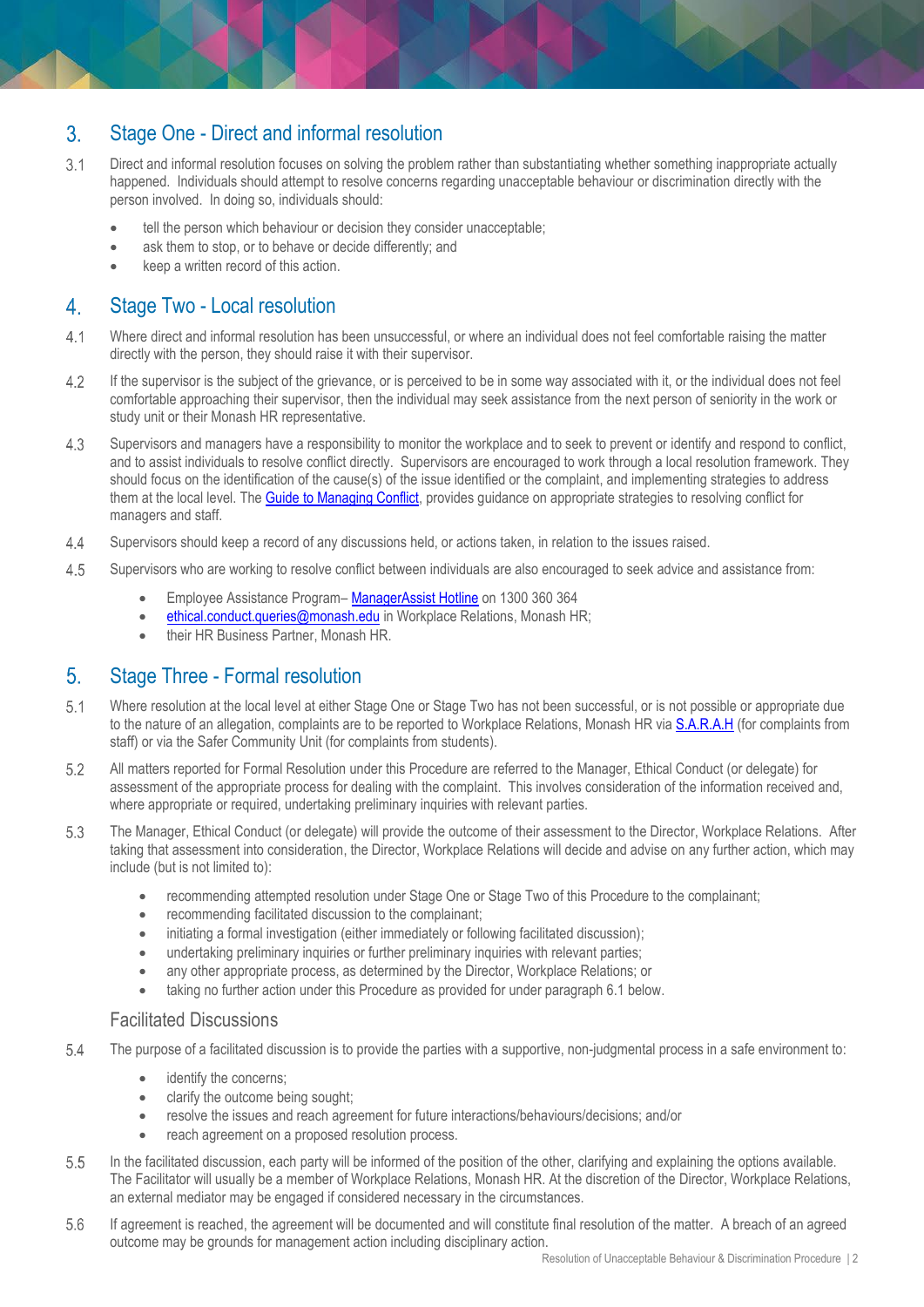- 5.7 In cases where there is a genuine concern for the welfare of either party, a facilitated discussion will not be recommended however information may be sought through separate meetings with the parties in order to reach a mutually agreed resolution outcome. Parties will only be required to meet to resolve their differences when it is considered safe and appropriate to do so.
- 5.8 Failure by the complainant to attend an arranged facilitated discussion without acceptable cause may form the basis for determination that no further action is possible or practicable under these procedures, or disciplinary action where there was an unreasonable failure to attend.
- 5.9 If a mutually agreed outcome is unable to be achieved despite best endeavours, assessment will be made of any further appropriate course of action and the parties will be notified of this.

# Investigations and Outcomes

- 5.10 Where it is determined that a formal investigation is required, it may be undertaken by Workplace Relations, Monash HR or an independent external investigator appointed by Workplace Relations. The Director, Workplace Relations will determine the scope of the investigation.
- $5.11$ The investigator will determine the process for conducting a procedurally fair investigation, consistent with this Procedure, and will make findings based on evidence and, where requested to do so by the Director, Workplace Relations, may make recommendations.
- $5.12$ The investigation will be concluded expeditiously. The parties will be advised of anticipated timeframes and notified if there is a delay.
- The Director, Workplace Relations will consider the investigation findings and any recommendations and will determine what action 5.13 to take. Where a complaint is found to be substantiated, the possible outcomes may include, but are not limited to: a different decision, an apology, a change in work arrangements, a commitment that the unacceptable behaviour or discrimination will stop, or disciplinary action including termination of employment or exclusion from the University in serious cases.
- 5.14 The Director, Workplace Relations will notify both parties of its decision on the complaint, having regard to the University's obligations under applicable privacy laws.

#### Decision to take no further action  $6.$

 $6.1$ If, at any time, it is determined that no further action is to be taken, the complainant will be informed in writing of the decision and the reasons for the determination. The respondent will be similarly informed if they have already been notified of the complaint.

The reasons for determining to take no further action may include:

- insufficient detail or evidence of the complaint has been provided;
- the complaint has already been dealt with under this process or another process;
- the complaint has been lodged formally with an external body (eg. VCAT, Fair Work Commission, Equal Opportunity Commission etc.);
- the bullying alleged in the complaint is assessed to constitute reasonable management action;
- the complaint is frivolous, vexatious, misconceived or lacking in substance; and/or
- the complaint relates to alleged conduct that occurred more than 12 months before making the complaint.

### False, malicious and vexatious claims

6.2 Reports of unacceptable behaviour or discrimination must be genuine and honest. If you are found to have made a false, malicious or vexatious complaint against another person this may lead to disciplinary action.

#### $7<sub>1</sub>$ Direct action by us

 $7.1$ There are instances where the Director, Workplace Relations will determine to act on a matter without a complaint, or even if the person making a complaint does not want further action taken. This will occur if there are serious allegations of unacceptable behaviour or discrimination where it is determined that the University has a duty to act.

### Victimisation

 $7.2$ It is against the law to victimise someone (i.e. subjecting them to some detriment or threaten to do so) because they have made a complaint or helped someone else to make a complaint. If you are found to have victimised a person for making a complaint under this Procedure, or applicable anti-discrimination or equal opportunity laws, disciplinary action may be taken.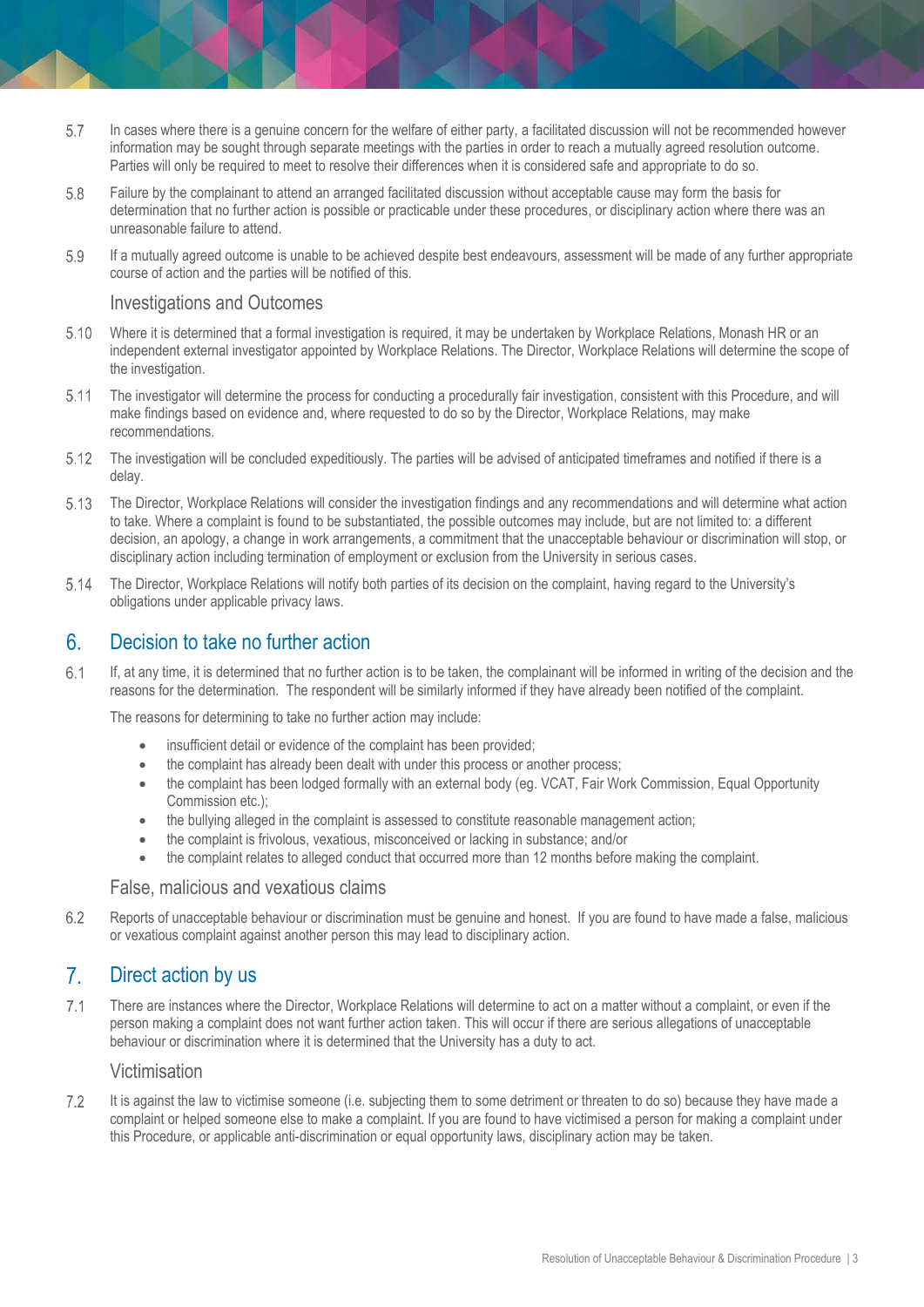#### $8<sub>1</sub>$ Advice and Support about this Procedure

 $8.1$ At any stage, individuals may seek advice or assistance regarding this Procedure from;

Support for Students

- Safer Community Unit; or
- Student Associations [\(https://www.monash.edu/get-started/orientation/student-unions\)](https://www.monash.edu/get-started/orientation/student-unions); or
- Ethical Conduct Team (by contacting [ethical.conduct.queries@monash.edu\)](mailto:ethical.conduct.queries@monash.edu);

Support for Staff

- Their HR Business Partner, Monash HR; or
- A Respectful Workplace Contact Officer (see below); or
- Ethical Conduct Team (by contacting [ethical.conduct.queries@monash.edu.](mailto:ethical.conduct.queries@monash.edu)

# Respectful Workplace Contact Officers

- The role of the Respectful Workplace Contact Officer is to provide staff with impartial advice in confidence and to assist you to make 8.2 an informed choice about actions under these procedures. Assistance provided by a Respectful Workplace Contact Officer includes:
	- listening seriously and impartially to your concerns and perceptions;
	- explaining this Procedure, including the definitions of unacceptable behaviour and discrimination;
	- exploring possible strategies you might adopt to resolve your concern;
	- where requested, accompanying you as a support when you speak to the other person or in another process under these procedures;
	- advise individuals of the various avenues of support available; and
	- explain to you that they are not providing legal advice or advocacy.
- If you would like to speak to a Respectful Workplace Contact Officer, you can contact the Ethical Conduct Team on 9902 4945 or 8.3 [etihical.conduct.queries@monash.edu.](mailto:etihical.conduct.queries@monash.edu)

#### 9 Counselling and wellbeing support

- $9.1$ All staff involved in a matter raised under these procedures are encouraged to seek professional support for their wellbeing via the [Employee Assistance Program](https://www.intranet.monash/hr/home/featured-items/row-2/featured-jobs/employee-assistance-program) ('EAP').
- $9.2$ Students and staff can also seek professional support for their wellbeing via the [University Counselling Service.](https://www.monash.edu/health/counselling)

#### $10<sup>-1</sup>$ Support Person in meetings

- $10.1$ Individuals may be assisted by a support person in meetings and all stages in this Procedure.
- $10.2$ A staff member who is the subject of a complaint has the right to have a support person present at meetings. If the staff member chooses not to have a support person the process will still continue.

### Who may be a support person

 $10.3$ A support person can be a union representative, friend, family member, a work colleague or Respectful Workplace Contact Officer. The support person should not have had any involvement in the incident being discussed. We reserve the right to refuse recognition of certain individuals as support persons in certain matters and not permit them to attend meetings from time to time.

## The role of the support person

- $10.4$ The role of the support person is to provide professional and moral support, and be an observer in the process. The support person should not disrupt, direct or otherwise interfere with the meeting or the complaint process. The support person is not there to advocate on behalf of the person they are supporting.
- $10.5$ Should a support person attempt to intervene, direct the process or advocate on behalf of the person they are supporting, they will be warned that this contravenes the role of support person. If the support person persists, the support person may be asked to leave the meeting and the meeting may be terminated and rescheduled, after providing time to nominate another support person.
- $10.6$ Meetings will not be unreasonably delayed due to the unavailability of your support person. If this occurs, you will be advised to nominate another support person.

# 11. Privacy

To protect the rights and privacy of all involved, to maximise the prospect of successful resolution and to ensure a comfortable and productive environment, those involved in the complaint resolution process should only discuss the complaint with persons legitimately and directly involved in the complaint or in its resolution.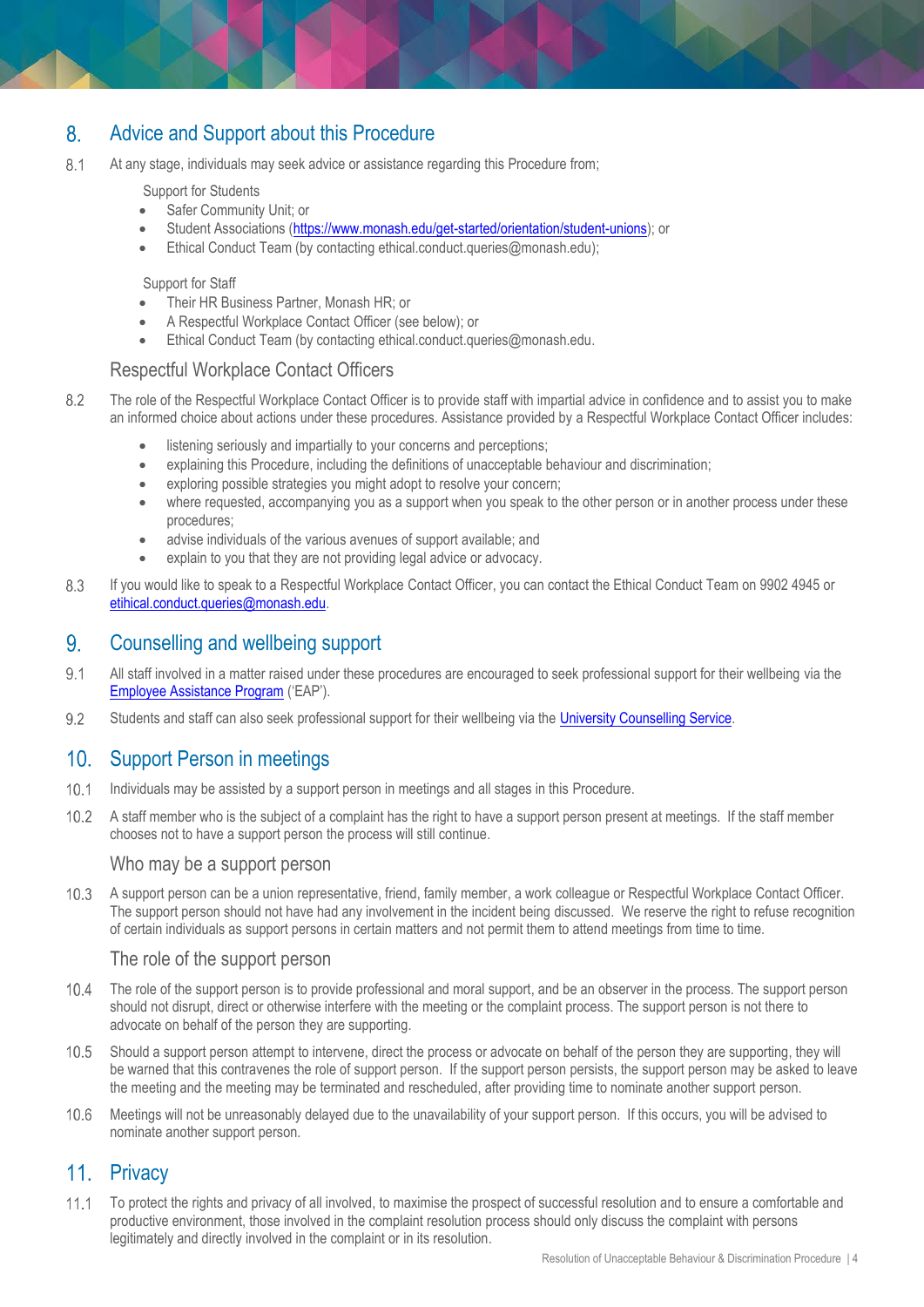#### External assistance and advice  $12<sub>1</sub>$

- 12.1 Whilst we will make every reasonable effort to resolve unacceptable behaviour and discrimination complaints internally, where these procedures have been exhausted and you remain dissatisfied with the outcome, or where strict time limits apply, lodging a formal complaint under this Procedure does not preclude you from seeking assistance from other external bodies such as the Victorian Equal Opportunity and Human Rights Commission, Australian Human Rights Commission, the Fair Work Commission, Victorian Civil and Administrative Tribunal or WorkSafe.
- 12.2 Where a person alleges unacceptable behaviour or discrimination by a visitor or other person not employed by us, we will provide support (e.g. EAP and counselling services) and may assist you in raising the complaint with their employer or refer you to an external body such as the Victorian Equal Opportunity and Human Rights Commission, Australian Human Rights Commission or WorkSafe.

# **DEFINITIONS**

| <b>Associates</b>                 | For the purpose of this Procedure is any person not defined as staff, including contractors, agents,<br>adjuncts, university visitors, and affiliates or individuals who are engaged by the university to perform<br>services/work for and on behalf of the University or who are engaged in activities reasonably connected<br>with the University.                                                                                                                                                                                                                                                                                                                                                                                                        |
|-----------------------------------|-------------------------------------------------------------------------------------------------------------------------------------------------------------------------------------------------------------------------------------------------------------------------------------------------------------------------------------------------------------------------------------------------------------------------------------------------------------------------------------------------------------------------------------------------------------------------------------------------------------------------------------------------------------------------------------------------------------------------------------------------------------|
| <b>Bullying</b>                   | Repeated unreasonable behaviour by an individual towards another individual or group, which creates a<br>risk to their health and safety.<br>Bullying can be verbal, physical, social or psychological abuse. It includes offensive language, insults<br>about physical characteristics such as their weight or height, teasing or telling jokes, hitting/hurting<br>someone, shoving or intimidating another person, consistently excluding or isolating another person e.g.<br>from work related activities. Bullying can be unlawful even if there is no intent to bully.<br>Bullying does not include reasonable management action which is any decision or action related to                                                                           |
|                                   | employment that is reasonable and includes performance feedback and management disciplinary<br>action, allocation of work in compliance with systems, implementation of organisational change or<br>downsizing, action taken to transfer or redeploy a staff member or a decision not to promote or<br>reclassify the staff member.<br>Refer to the Behaviours in the Workplace Procedure for further information on bullying.                                                                                                                                                                                                                                                                                                                              |
| Complainant                       | The person that makes the complaint/allegation.                                                                                                                                                                                                                                                                                                                                                                                                                                                                                                                                                                                                                                                                                                             |
| <b>Conflict</b>                   | For the purposes of this Procedure, is a difference or disagreement regarding opinions, ideas or activity<br>between individuals or groups. Where conflict is not managed constructively it can become the catalyst<br>that causes staff to engage in hurtful, demeaning or destructive behaviour toward another person.                                                                                                                                                                                                                                                                                                                                                                                                                                    |
| <b>Dean or Executive Director</b> | The Head of Portfolio, the Dean of the Faculty or Executive Director, or their nominee in any case where<br>the Head of Portfolio, Dean or Executive Director has nominated a person to act as their nominee for<br>the purpose.                                                                                                                                                                                                                                                                                                                                                                                                                                                                                                                            |
| Direct and informal<br>resolution | The resolution of a concern directly between parties, where an individual raises a concern regarding<br>unacceptable behaviour directly with the person they believe is responsible.                                                                                                                                                                                                                                                                                                                                                                                                                                                                                                                                                                        |
| <b>Discrimination</b>             | The unfavourable treatment of an individual or group, because they have a legally protected attribute.<br>This may lead to disadvantage for some and advantage for others. Discrimination is unlawful in areas<br>such as employment, recruitment, education and the provision of services.<br>Discrimination can be overt (direct) when an individual is treated unfavourably because of a protected<br>attribute or can be less obvious (indirect) where a requirement, condition or practice is applied to<br>everyone but it disadvantages an individual or group because of a protected attribute and this is not<br>reasonable in the circumstances.<br>Refer to the Behaviours in the Workplace Procedure for further information on discrimination. |
| <b>Disciplinary action</b>        | Action taken in accordance with the Disciplinary Action and Dismissal Procedure and relevant<br>Enterprise Agreement (for staff) or the Monash University (Council) Regulations (for students) or the<br>terms of any contract as applicable.                                                                                                                                                                                                                                                                                                                                                                                                                                                                                                               |
| <b>Formal resolution</b>          | The resolution process that is initiated following an individual's submission of a report via S.A.R.A.H.                                                                                                                                                                                                                                                                                                                                                                                                                                                                                                                                                                                                                                                    |
| <b>Harassment</b>                 | Harassment occurs when unwelcome behaviour causes the person affected to feel intimidated,<br>insulted or humiliated and a reasonable person would expect it would have this effect. It can occur in a                                                                                                                                                                                                                                                                                                                                                                                                                                                                                                                                                      |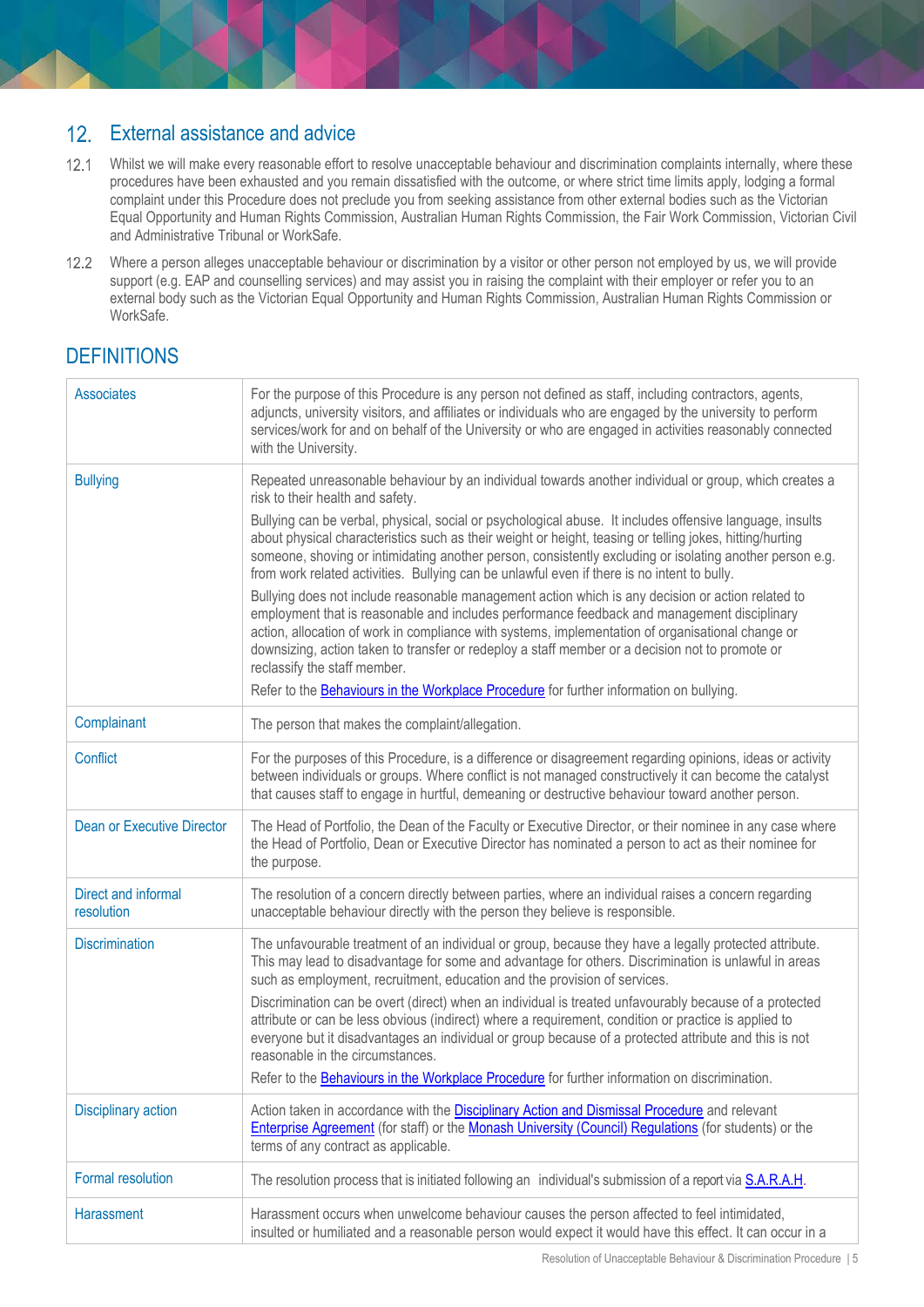|                                                     | single incident or a series of incidents. Harassment can be experienced by witnessing behaviour not<br>directed to that person e.g. hearing a lewd joke. It does not need to be intended to cause hurt or<br>harm. Refer to the Behaviours in the Workplace Procedure for further information on harassment.                                                                                                                                                                                                                                                                                                                                                                                                                                                                                                                                                                                                                                                                                                                                                                                                                                                                                                                                                                  |
|-----------------------------------------------------|-------------------------------------------------------------------------------------------------------------------------------------------------------------------------------------------------------------------------------------------------------------------------------------------------------------------------------------------------------------------------------------------------------------------------------------------------------------------------------------------------------------------------------------------------------------------------------------------------------------------------------------------------------------------------------------------------------------------------------------------------------------------------------------------------------------------------------------------------------------------------------------------------------------------------------------------------------------------------------------------------------------------------------------------------------------------------------------------------------------------------------------------------------------------------------------------------------------------------------------------------------------------------------|
| Investigator                                        | The person allocated by the University to conduct an investigation and report findings into a formal<br>resolution process.                                                                                                                                                                                                                                                                                                                                                                                                                                                                                                                                                                                                                                                                                                                                                                                                                                                                                                                                                                                                                                                                                                                                                   |
| Local resolution                                    | Action initiated and taken by the next senior level of management within the particular work or study unit<br>when first alerted to the existence of the conflict, provided that the relevant supervisor is not a party to<br>the complaint and is competent to assist the parties to resolve their differences.                                                                                                                                                                                                                                                                                                                                                                                                                                                                                                                                                                                                                                                                                                                                                                                                                                                                                                                                                              |
| <b>Malicious</b>                                    | Is deliberately harmful, spiteful and intending or intended to do harm.                                                                                                                                                                                                                                                                                                                                                                                                                                                                                                                                                                                                                                                                                                                                                                                                                                                                                                                                                                                                                                                                                                                                                                                                       |
| <b>Protected attribute</b>                          | It is against the law to discriminate because of a protected attribute, which includes:<br>$\qquad \qquad -$<br>age;<br>carer and parental status;<br>$\qquad \qquad -$<br>disability;<br>$\qquad \qquad -$<br>employment activity;<br>$\qquad \qquad -$<br>gender identity (which includes gender expression);<br>$\qquad \qquad -$<br>industrial activity;<br>$\qquad \qquad -$<br>Intersex status;<br>$\qquad \qquad -$<br>lawful sexual activity and sexual orientation;<br>$\qquad \qquad -$<br>marital status;<br>$\qquad \qquad -$<br>physical features;<br>$\qquad \qquad -$<br>political belief or activity;<br>$\qquad \qquad -$<br>pregnancy and breastfeeding;<br>$\qquad \qquad -$<br>race;<br>$\qquad \qquad -$<br>religious belief or activity;<br>$\qquad \qquad -$<br>sex;<br>$\qquad \qquad -$<br>expunged homosexual conviction;<br>$\qquad \qquad -$<br>personal association with someone who has, or is assumed to have, one of these personal<br>$\qquad \qquad -$<br>characteristics; or<br>Any other protected attribute under applicable anti-discrimination or equal opportunity laws, as<br>$\qquad \qquad -$<br>amended from time to time.<br>Refer to the Behaviours in the Workplace Procedure for further information on protected attributes. |
| <b>Safety and Risk Analysis</b><br>Hub (S.A.R.A.H.) | The University's online hazard and incident reporting tool. It provides staff, students and contractors<br>with a user-friendly way to report occupational health and safety (OHS) related hazards, incidents and<br>allegations of unacceptable behaviour.                                                                                                                                                                                                                                                                                                                                                                                                                                                                                                                                                                                                                                                                                                                                                                                                                                                                                                                                                                                                                   |
| <b>Sexual harassment</b>                            | Sexual harassment is a specific form of harassment. It is unwelcome behaviour of a sexual nature and<br>can affect all genders. Sexual harassment can be physical, spoken, visual or written. It does not need<br>to be intended to cause hurt or harm.<br>Refer to the Behaviours in the Workplace Procedure for further information on sexual harassment.                                                                                                                                                                                                                                                                                                                                                                                                                                                                                                                                                                                                                                                                                                                                                                                                                                                                                                                   |
| <b>Staff</b>                                        | Persons employed by the University, including joint appointments.                                                                                                                                                                                                                                                                                                                                                                                                                                                                                                                                                                                                                                                                                                                                                                                                                                                                                                                                                                                                                                                                                                                                                                                                             |
| <b>Student</b>                                      | Includes all undergraduate and post graduate students whether full time and part time students,<br>studying on or off campus or online, currently enrolled in subjects or deferred from their studies. It<br>does not include graduates of the University or persons who are not currently admitted as students.                                                                                                                                                                                                                                                                                                                                                                                                                                                                                                                                                                                                                                                                                                                                                                                                                                                                                                                                                              |
| Supervisor                                          | For the purposes of this Procedure, a supervisor is:<br>Students = the staff member responsible for administering the relevant study unit or activity;<br>Staff = the person nominated by the University as the staff member's performance supervisor; or<br>$\bullet$<br>Adjunct or honorary appointee = the Dean or Executive Director.                                                                                                                                                                                                                                                                                                                                                                                                                                                                                                                                                                                                                                                                                                                                                                                                                                                                                                                                     |
| <b>Temporary staff</b>                              | Means agency-based temporary resources engaged for short periods to meet temporary staffing<br>requirements. During the period of their engagement they remain staff of the relevant supplier.                                                                                                                                                                                                                                                                                                                                                                                                                                                                                                                                                                                                                                                                                                                                                                                                                                                                                                                                                                                                                                                                                |
| Unacceptable behaviour                              | Behaviour in the workplace or study environment that has created or has the potential to create a risk to<br>the health and safety of individuals covered by this Procedure. Unacceptable behaviour includes, but is<br>not limited to:<br>bullying;                                                                                                                                                                                                                                                                                                                                                                                                                                                                                                                                                                                                                                                                                                                                                                                                                                                                                                                                                                                                                          |